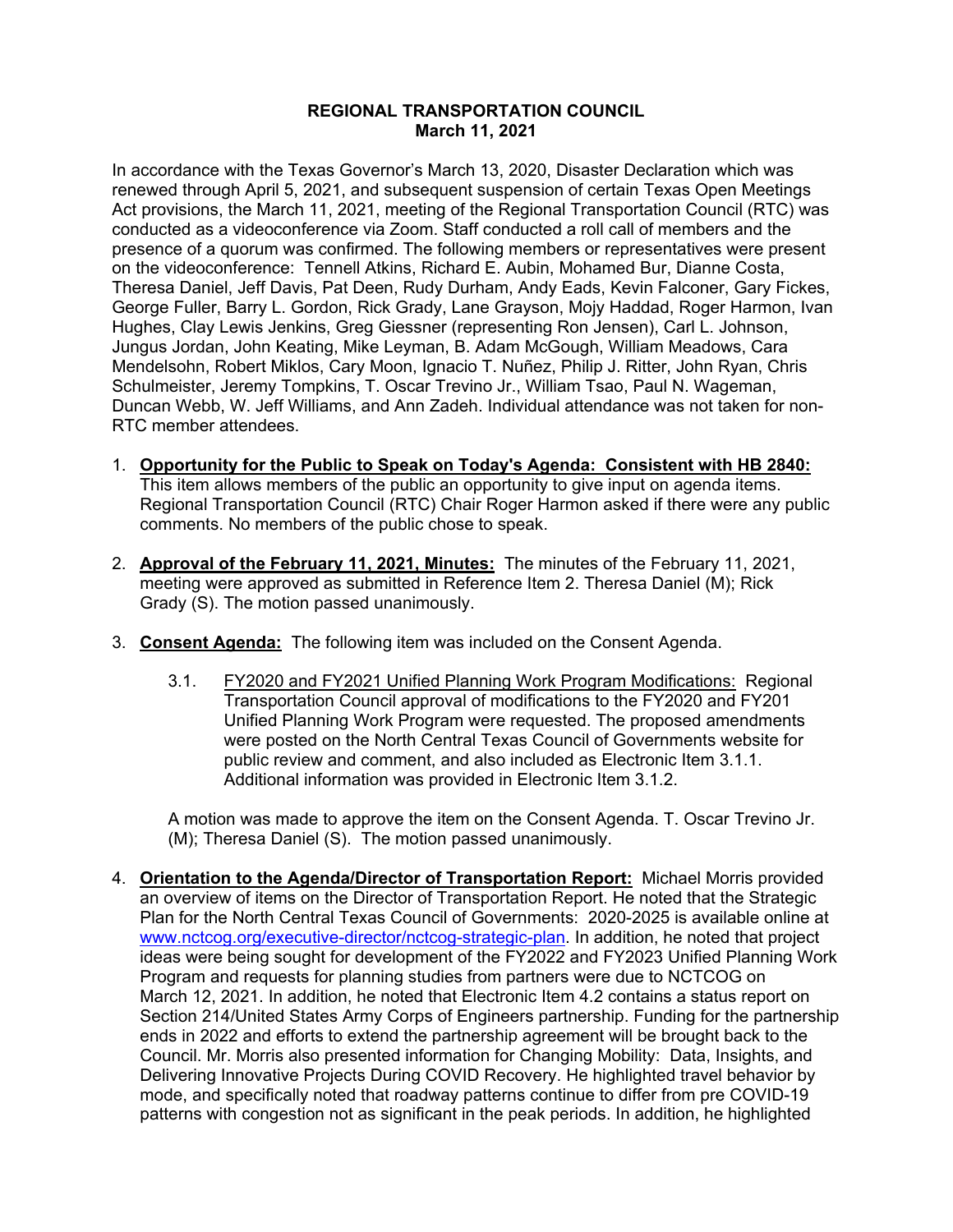financial implications of COVID-19 to transit sales tax, sales tax, motor fuels tax, and motor vehicle sales and rental tax. Also highlighted were funding impacts to toll roads in the region. Mr. Morris also discussed lowered construction costs and efforts to work with Texas Department of Transportation partners to move projects forward in order to benefit from lower costs. Details were provided in Electronic Item 4.3 and the full dashboard is available at [www.nctcog.org/pm/covid-19.](http://www.nctcog.org/pm/covid-19)Mr. Morris also discussed State requirements for Regional Transportation Council (RTC) meetings. Previous to COVID-19, the RTC met in person at the North Central Texas Council of Governments with both the Chair and members physically present at the meeting. As a result of the disaster declaration, State law has permitted both the RTC Chair and members to meet remotely and continue to conduct business. If the Governor of Texas were to no longer renew the disaster declaration, the RTC would still have flexibility by State law to have the RTC Chair in attendance physically at the NCTCOG office with RTC members continuing to meet remotely which is referred to as Phase 2. The desire is to eventually reach Phase 3 with both the RTC Chair and members meeting again physically at NCTCOG. Ken Kirkpatrick, General Counsel, provided further detail on the flexibility provided to the RTC under State law. He noted that as many are aware, local governments can meet by videoconference, but a quorum must be physically present. Since the RTC extends into three or more counties, there is flexibility that the quorum does not have to be physically present as long as the Chair is present at the meeting location meaning the RTC could continue to meet by videoconference if the RTC choses to do so.

Next, Mr. Morris presented a proposed letter to the US Secretary of Transportation, provided in Electronic Item 4.1. Secretary Peter Buttigieg has discussed his commitment to equity in the transportation system and reconnecting communities where transportation facilities now serve as barriers and discussed similar efforts already occurring in the region. He noted the letter invites Secretary Buttigieg and/or his staff to the region in person or virtually to see examples of those types of projects in the region. A motion was made to approve transmittal of the letter to US Secretary of Transportation Peter Buttigieg, provided in Electronic Item 4.1. Ann Zadeh (M), Barry L. Gordon (S). The motion passed unanimously.

The remainder of the items in the Director of Transportation Report were not presented. Dallas-Fort Worth Clean Cities upcoming events were available at <https://www.dfwcleancities.org/dfw-clean-cities-meetings> and current air quality funding opportunities for vehicles were available at [https://www.nctcog.org/trans/quality/air/funding](https://www.nctcog.org/trans/quality/air/funding-and-resources/fundingvehicle)[and-resources/fundingvehicle.](https://www.nctcog.org/trans/quality/air/funding-and-resources/fundingvehicle) The status of Texas Volkswagen Environmental Mitigation Program funding programs was provided in Electronic Item 4.4. Electronic Item 4.5 included information on the SolSmart Bronze Award received by the North Central Texas Council of Governments. The February online input opportunity minutes was provided in Electronic Item 4.6 and the March public meeting notice was provided in Electronic Item 4.7. The current Public Comments Report was provided in Electronic Item 4.8, recent correspondence in Electronic Item 4.9, recent news articles in Electronic Item 4.10, and recent press releases in Electronic Item 4.11.

5. **Previously Approved COVID-19 Infrastructure Program #015: Transit Partnership Funding:** Christie Gotti presented recommendations for Transit Partnership Funding approved through the third round of the COVID-19 Infrastructure Program. In November 2020, the Regional Transportation Council (RTC) approved \$25,000,000 in Surface Transportation Block Grant Program (STBG) funds for investments in transit to address the decline of transit ridership in the region due to the recent COVID-19 outbreak. Since that time, staff has worked with transit providers to determine the best subset of projects for the funding. When initially approved by the RTC, focus areas were identified: response to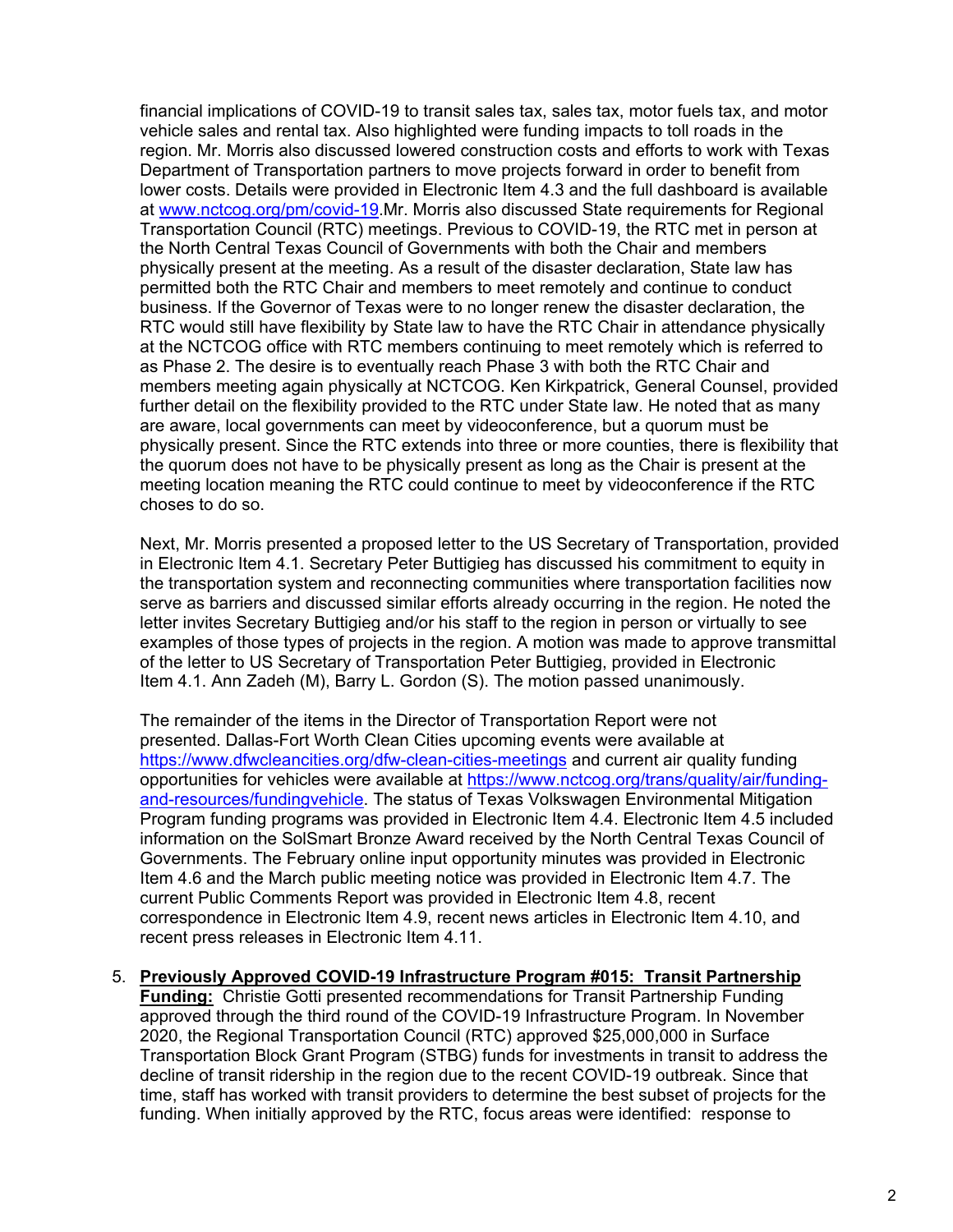COVID-19 impacts, insurance for passenger rail integration onto freight lines, engineering funds for passenger rail/roadway interfaces, next generation high-intensity bus expansion, review of bus stop amenities, and partnership with Class 1 Railroads on passenger rail corridors. The first focus area proposed for funding was the Regional Transit Educational Campaign Program. Since ridership decreased significantly during the COVID-19 pandemic, it was determined that bringing riders back to the system would require a targeted approach. A two-phased education campaign was proposed. Phase 1 would focus on growing consumer confidence that the system is safe and clean, and ready to be used. Phase 2 would focus on increasing ridership. Staff proposed \$1 million in STBG funds for the program, to be matched with regional Transportation Development Credits (TDCs). She noted that in order to expedite the funding, the first phase of the educational campaign would likely be implemented through a funding exchange with the transit agencies. The next focus area proposed for funding was Insurance for Passenger Rail Integration. Transit authorities are required to have insurance for passenger rail operations on freight corridors. Due to the combined effect of lower revenue from decreased ridership as well as increased premiums, insurance premiums have become more difficult to pay. Staff proposed \$5 million in STBG funds to assist transit agencies in the region in securing insurance until premiums level out and revenue rebounds. These funds would also be matched with regional TDCs. Next, staff proposed funding for Regional Class 1 Railroad Design Review to help expedite the review of engineering reviews for transportation projects. The proposal would provide \$7 million, matched with regional TDCs, to fund engineering agreements with Class 1 railroads such as Union Pacific, Burlington Northern Santa Fe Railway, and Fort Worth and Western Railroad similar to the partnership with the United States Army Corps of Engineers. The final proposed focus area was Investments in Regional Bus Stops. Many bus stops in the region have no concrete slabs or shelters, leaving transit riders waiting in grass and dirt. Proposed funding of \$1 million, matched with regional TDCs, would help identify locations and to engineer and construct concrete foundations and/or overhead shelters for bus stops in the Trinity Metro service area, with specific locations to be identified by the North Central Texas Council of Governments (NCTCOG) and Trinity Metro. In the future, stops in the Denton County Transportation Authority and Dallas Area Rapid Transit (DART) service areas will be identified and brought back to the Council. Ms. Gotti provided an overview of next steps for this effort, including the addition of approved projects to the next Transportation Improvement Program (TIP)/Statewide TIP in spring/summer. Staff will also identify potential projects for the remaining \$11 million of funding and bring proposals back to the Surface Transportation Technical Committee and the Regional Transportation Council. Details of the projects being proposed were provided in Electronic Item 5.1. Electronic Item 5.2 contained additional details about the partnership and programs/projects. Ms. Gotti noted that the original Electronic Item 5.2, provided online, included illegible text and that a corrected version containing the same information was posted on the website for the RTC and members of the public. Rick Grady discussed travel patterns on freeways and tollways discussed in an earlier presentation and asked if it was possible that transit ridership has declined somewhat because of job loss. NCTCOG staff noted that while loss of employment may be negatively impacting transit ridership, there are many other factors that are also contributing to the reduction such as safety concerns and employers that have not asked employees to return to work. He noted that staff will continue to work with private and public sector entities on the best course of action to encourage return to transit ridership. Cara Mendelsohn noted she appreciated the way items were laid out, but that she had a different opinion of how the funds should be used. When talking about a response to COVID-19 impacts, she indicated she did not see this as a means to fill funding gaps, but she believed it should be used to address the changes to transportation. Specifically, she noted she did not like the idea of spending money on a public relations campaign for transit because she believed that people should not return to using transit as normal at this time. In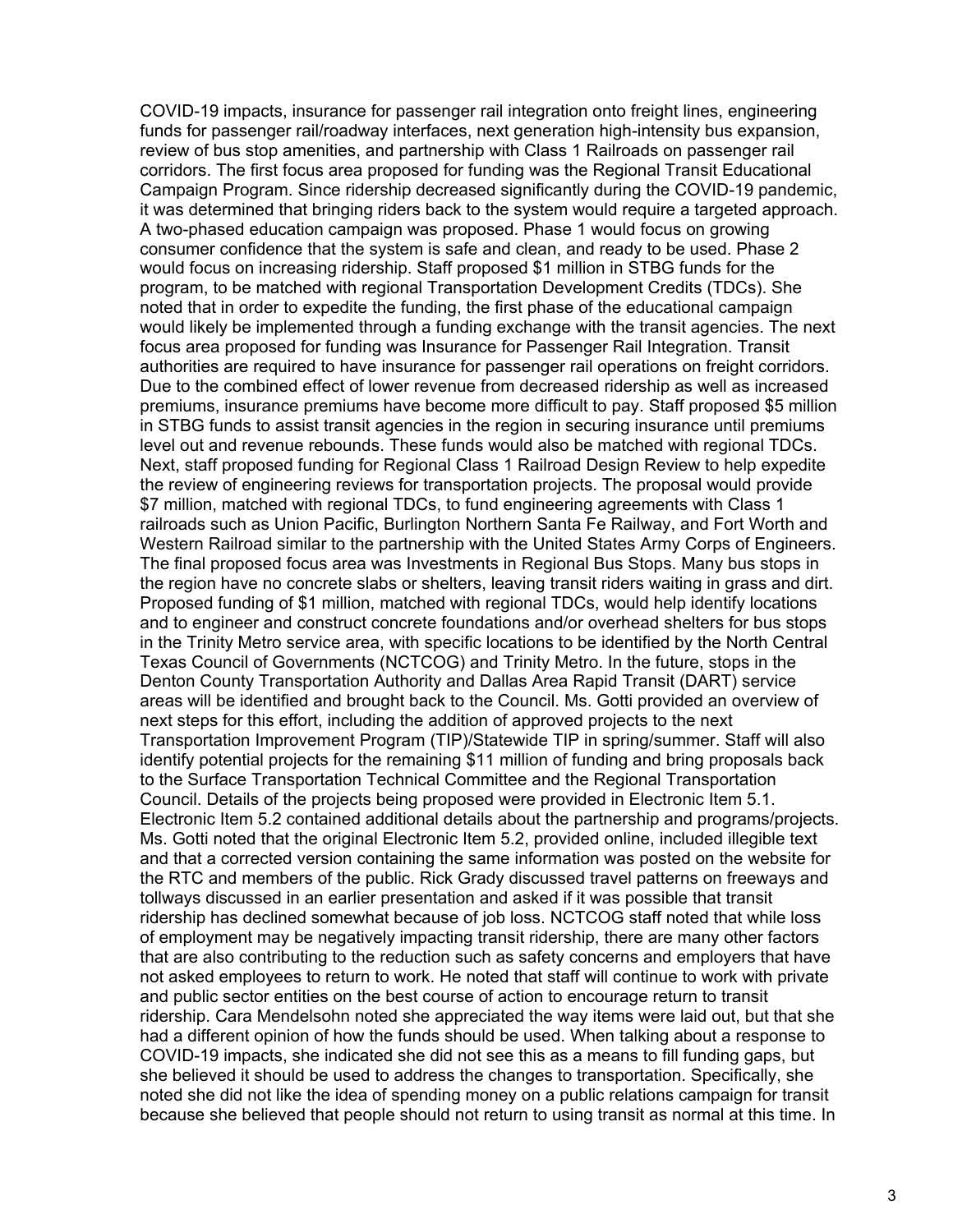addition, she noted that since sales tax revenue has recovered, transit agencies have the funds to manage their own budgets and have received federal funding to help with COVID-19 impacts. She added that she believed the RTC should look into addressing the increase in bicycling and make investments to add protected bike lanes and similar type projects. Dianne Cost noted that while transit authorities did receive COVID-19 funding, transit agencies were limited regarding how the funding could be spent. She discussed decreased revenue, increased insurance premiums, as well as decreased availability of insurance vendors and expressed appreciation for the proposed funding. Ms. Gotti reminded members that the funding recommendations discussed were a result of previous RTC action to set aside funding for transit. Staff will bring additional funding recommendations to the RTC next month that will be focused on other modes of transportation including bicycle and pedestrian, roadway and intersection improvements, and other strategic partnerships. Ms. Mendelsohn asked why the RTC was not considering all funding together. Ms. Gotti noted that some of the projects proposed at the meeting were expedited for various reasons and added that staff are reviewing projects to ensure that the best subset of projects moves forward, which takes time. A motion was made to approve the proposed COVID-19 Infrastructure Program Transit Partnership investments in Electronic Item 5.1 and administratively amending the TIP/STIP and other planning/administrative documents to include these projects. Ann Zadeh (M); Dianne Costa (S). John Keating and Cara Mendelsohn were opposed. The motion passed.

6. **Federal Transit Administration Funding Allocations in Response to COVID-19 Relief 2.0 Funding Authorization:** Shannon Stevenson presented recommendations to allocate funding provided through the Coronavirus Response and Relief Supplemental Appropriations Act of 2021 (CRRSAA). The primary objective of the funding is to ensure public transit agencies receive sufficient funding, when combined with the Coronavirus Air, Relief and Economic Security (CARES) Act apportionments, to equal at least 75 percent of the Urbanized Areas (UZA) public transit operating costs based on 2018 expenses. A table outlining the funding for North Texas was highlighted and included \$128,511,228 in Section 5307 and \$661,250 in Section 5310 for the Dallas-Fort Worth-Arlington UZA and \$41,938 in Section 5310 funds for the Denton Lewisville UZA. No funding was appropriated for the McKinney UZA. Also highlighted was a table outlining the 2018 operating expenses for all transit agencies and that identified 75 percent of the 2018 operating expenses for each agency. The table also contained the CARES Act allocations each agency received. Congress did not provide any Urbanized Area Formula Program funds to the Dallas-Fort Worth UZA for Trinity Metro and the UZA is receiving this Urbanized Area Formula Program funding only because Dallas Area Rapid Transit fell below the 75 percent threshold. She noted the North Central Texas Council of Governments (NCTCOG) is not retaining any of the funds for administrative purposes. Ms. Stevenson provided an overview of the review staff performed in making the funding allocation recommendation which determined that the annual formula allocations were correct and accurately account for the Trinity Railway Express (TRE). In addition, CARES Act funding was correctly allocated for the TRE. Based on the interlocal agreement between DART and Trinity Metro for the TRE, DART reports all operating expense to the National Transit Database and staff did include this as part of its analysis. Congress provided CRRSAA funding to North Texas only because DART fell below the 75 percent threshold. While the Metropolitan Planning Organization (MPO) does technically have some flexibility on how to distribute the funds within the region, assistance to Trinity Metro may occur through other methods. Ms. Stevenson noted that in the following agenda item, staff would propose submittal of an Infrastructure for Rebuilding America grant for the East Lancaster project in Fort Worth. Staff will also explore an FTA grant for a low- or no-emissions vehicles to help fund the guaranteed transit project along the IH 35W corridor. In addition, staff has been made aware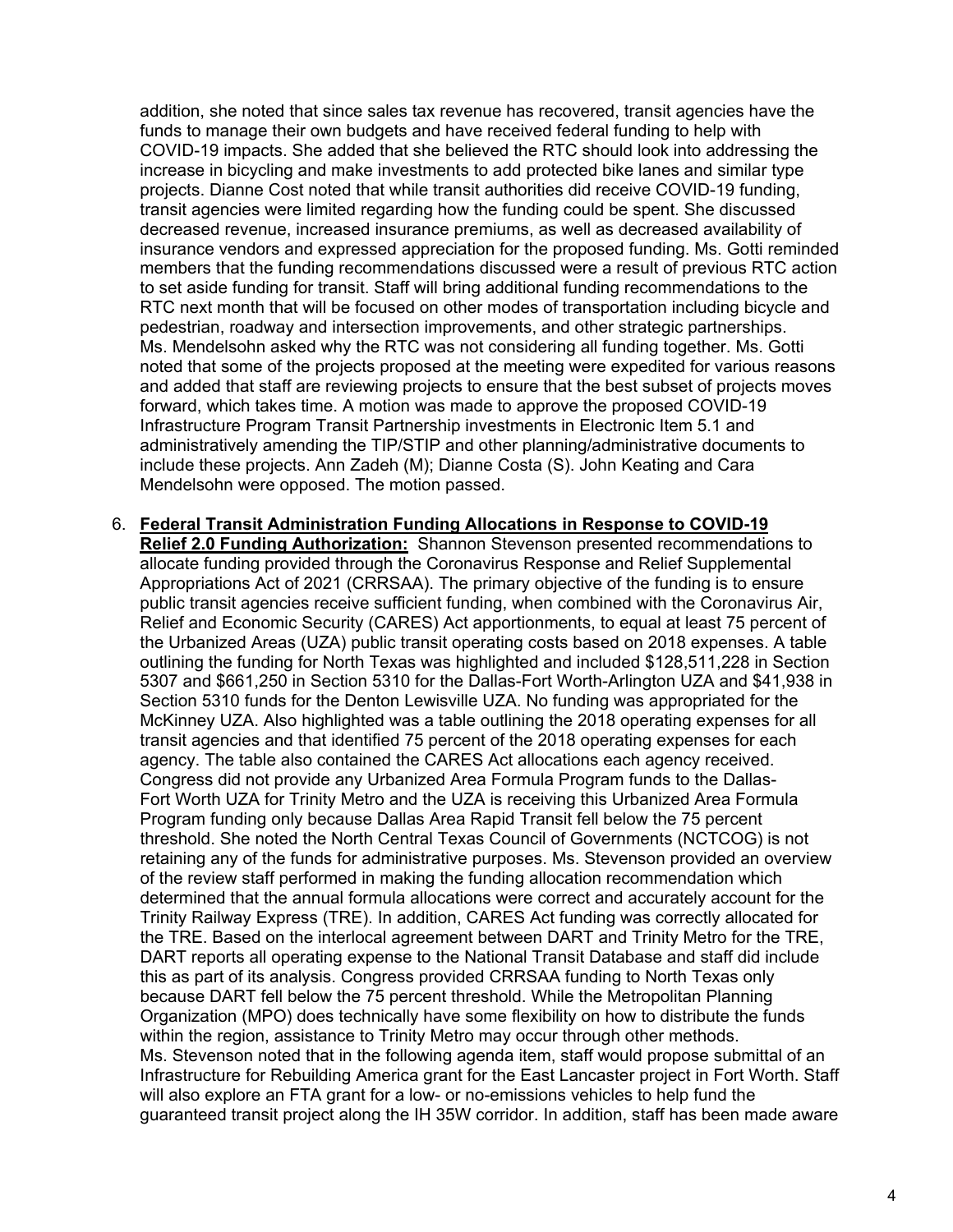that Trinity Metro and DART have been negotiating other possible partnerships. She noted that MPOs across the country are facing similar challenges, and staff believes maintaining the Congressional desire minimizes exposure. Additional details regarding DART and Trinity Metro 2018 operating expenses, CARES Act allocations, and the recommended CRRAA allocation for DART was outlined in Electronic Item 6. A motion was made to approve the funding allocation proposed in Electronic Item 6 and to revise administrative documents as appropriate to incorporate the additional funds. Dianne Costa (M); Richard Aubin (S). The motion passed unanimously.

7. **2021 Infrastructure for Rebuilding America Discretionary Grant Program:** Jeff Neal presented projects proposed for submittal in the Fiscal Year (FY) 2021 Infrastructure for Rebuilding America (INFRA) Discretionary Grant Program. Approximately \$1.039 billion is available nationwide through this round of INFRA grant funding, and the United States Department of Transportation's (USDOT) application evaluation process includes two additional merit criteria addressing climate change and environmental justice impacts, as well as racial equity and barriers to opportunity. For FY2021, the INFRA Extra Program has been added enabling competitive projects not awarded grant funds possible authorization for Transportation Infrastructure Finance and Innovation Act (TIFIA) loans that could cover up to 49 percent of a project's total cost. Applications are due to the USDOT by March 19, 2021. Due to the short timeframe for application development, North Central Texas Council of Governments (NCTCOG) staff have reviewed past federal discretionary grant proposals, provided in the mailout material within Electronic Item 7.2, to determine if there were projects appropriate for re-submittal through this program. The first project proposed for consideration was the East Lancaster Ave. Complete Streets and Transit Technology project, originally submitted under the Transportation Investments Generating Economic Recovery (TIGER) Discretionary Grant Program in 2016. This project would focus on innovative transit technology, along with other multimodal elements, as part of the reconstruction of East Lancaster Avenue from downtown Fort Worth to Interstate Highway (IH) 820. Since the mail out, total cost and grant funds have been updated for the application to \$150 million total cost and \$90 million total grant funds requested. Partial funding is already associated with the project. The next proposed project was Enhancing Mobility within the Southern Dallas Inland Port, originally submitted last year under the Better Utilizing Investments to Leverage Development (BUILD) Discretionary Grant Program. This project would combine elements of transit, electric vehicle charging, signal and intersection improvements, and other multimodal characteristics designed to get employees to jobs and educational opportunities in the areas surrounding the Southern Dallas Inland Port. The total project cost is estimated at approximately \$12.8 million, with approximately \$7.7 million in grant funds to be requested. In addition, partial funding for this project has been secured through the third round of the COVID-19 #00X Infrastructure Program. The final project proposed for submittal was the IH 30 Downtown Dallas "Canyon" project in partnership with the Texas Department of Transportation (TxDOT) Dallas District. The proposed project would include construction of additional freeway capacity, but in a more efficient and narrow corridor with freed right-of-way (ROW) and decking opportunities to help knit communities together that have long been separated by the freeway. The total project cost is approximately \$496 million and total grant funds requested expected to be approximately \$146 million. The timeline for this effort was reviewed. Barry L. Gordon noted that the Best Southwest Partnership would be submitting a letter of support for the Southern Dallas Inland Port project. He added the current project includes very strict boundaries and that he would be amending the letter suggesting that the project boundaries be widened to include Duncanville, Cedar Hill, Hutchins, and Desoto. Regional Transportation Council (RTC) Secretary Ann Zadeh noted she was appreciative of the proposed East Lancaster project and requested that the application include flexibility on the use of technologies in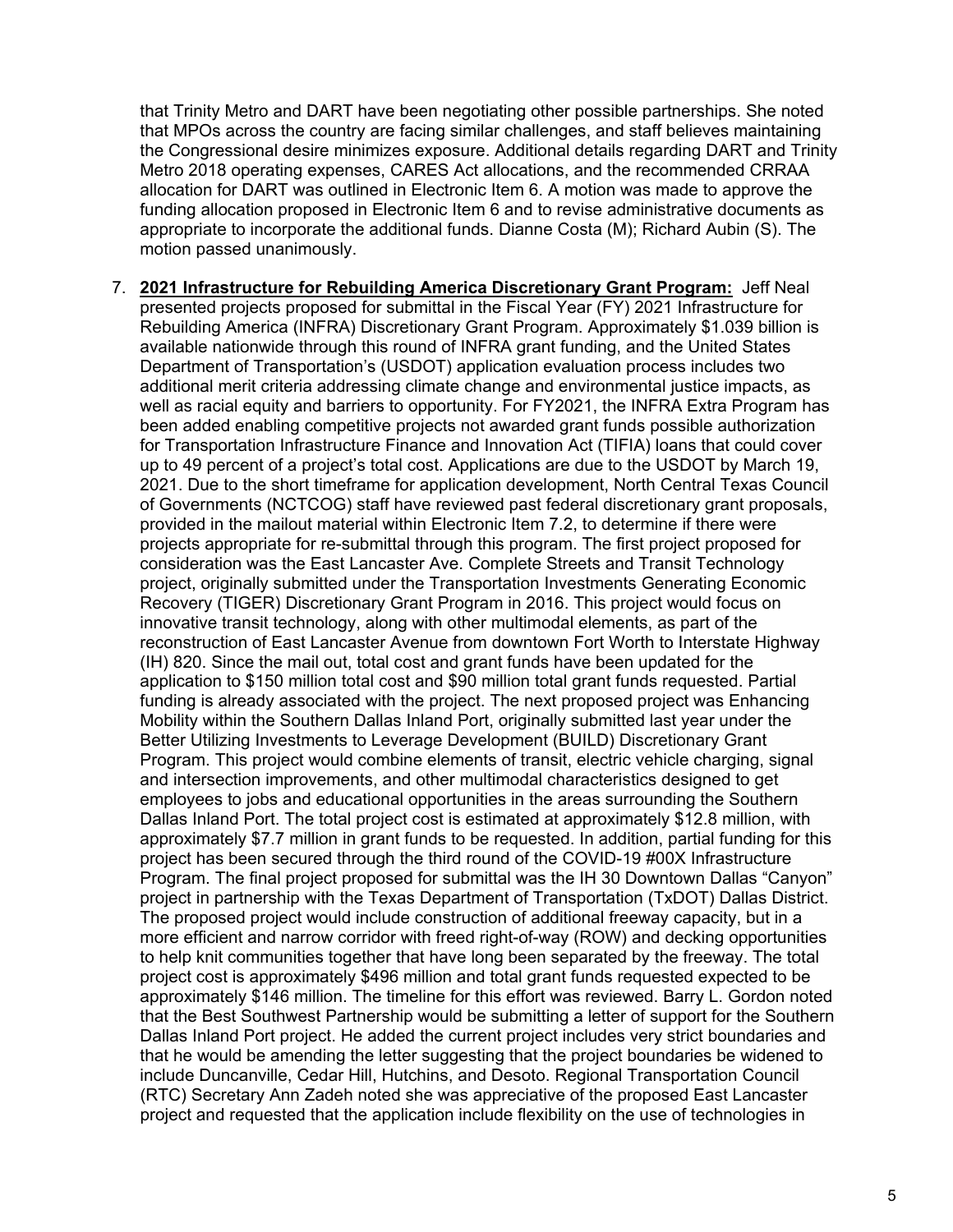supporting fixed guideway and nonfixed guideway transit operations. Mr. Morris noted the INFRA grant proposal would include aggressive transit details. RTC Vice Chair Theresa Daniel noted the Southern Dallas Inland Port project impacts a very large area, and she contended the commercial truck and train connections impact the entire region. Cara Mendelsohn asked if there was any input solicited from the City of Dallas about expanding the project beyond the City and including the other cities proposed by Mr. Gordon. She added that southern Dallas is an underserved community regarding transportation, and that her interest as a Dallas City Councilmember is to ensure accessibility for her communities and that the benefits of the project not be diluted by including other cities. She noted she understood that the RTC was regional, but that she was concerned that adding other cities would take away from the citizens she represents. Mr. Morris noted the original application for the Southern Dallas Inland Port project had two major purposes. The first purpose was to get residents in the City of Dallas to jobs in the southern sector including the Inland Port as well as jobs in surrounding locations. The second purpose was to provide transit and improved walkability for residents in the southern sector accessing medical appointments at the Veterans Administration Medical Center, and to create linkages to transit for access to jobs in the southern sector. Regarding DART service, he noted that DART is looking to expand its transportation plans and provide more frequent bus service largely to citizens in Dallas. The application addresses City of Dallas residents who wish to work outside the DART service area and to access jobs in the southern sector. Ms. Mendelsohn noted she was appreciative of the comments regarding DART but added DART would be improving its frequency but not improving its coverage. She reiterated she was concerned more money is being taken from Dallas and its residents. Mr. Gordon discussed transit studies in the region and noted that the letter of support specifically mentions the City of Dallas while also adding regionality with the inclusion of the other cities. Ms. Mendelsohn acknowledged the other comments but noted transit remains inaccessible for a large percentage of the Dallas population, including those who are transit dependent with limited abilities to reach employment, grocery stores, and/or houses of worship, and those populations are in need of resources to make that access available. A motion was made to approve the three proposed projects for submittal to the FY2021 INFRA Discretionary Grant Program as presented at the meeting and to also approve administratively amending the Transportation Improvement Program/Statewide Transportation Improvement Program, and other planning/administrative documents to include the proposed projects if selected for an FY2021 INFRA Grant award. Theresa Daniel (M); Barry L. Gordon (S). The motion passed unanimously.

8. **Air Quality Calls for Projects Recommendations:** Chris Klaus presented funding recommendations for recent Calls for Projects (CFP) funded through the Environmental Protection Agency's (EPA's) National Clean Diesel Funding Assistance Program. Funding was available for local governments and private companies that work with local governments through the Clean Fleets North Texas 2020 CFP (Bucket 1), for private fleets and companies through the North Texas Emissions Reduction Projects CFP (Bucket 2), and for electrified parking spaces at freight terminals through the North Texas Freight Terminal Electrification CFP (Bucket 3). Project eligibility and funding thresholds for each of the Calls for Projects were highlighted. Details were provided in Electronic Item 8.1. Eligibility requirements and scoring criteria, approved by the Regional Transportation Council in October when the action to open the Calls for Projects was requested, were also highlighted. Projects were scored based 75 percent on cost effectiveness and 25 percent on oversight elements. For Buckets 1 and 2, adoption of the Clean Fleet Policy was also required. A summary of applications received for the Clean Fleets North Texas 2020 CFP was provided. One application was received from the City of Kennedale for \$165,000. Applications were also received from the City of Dallas, but the projects were not eligible. The City of Dallas will potentially submit an application for a future round of funding.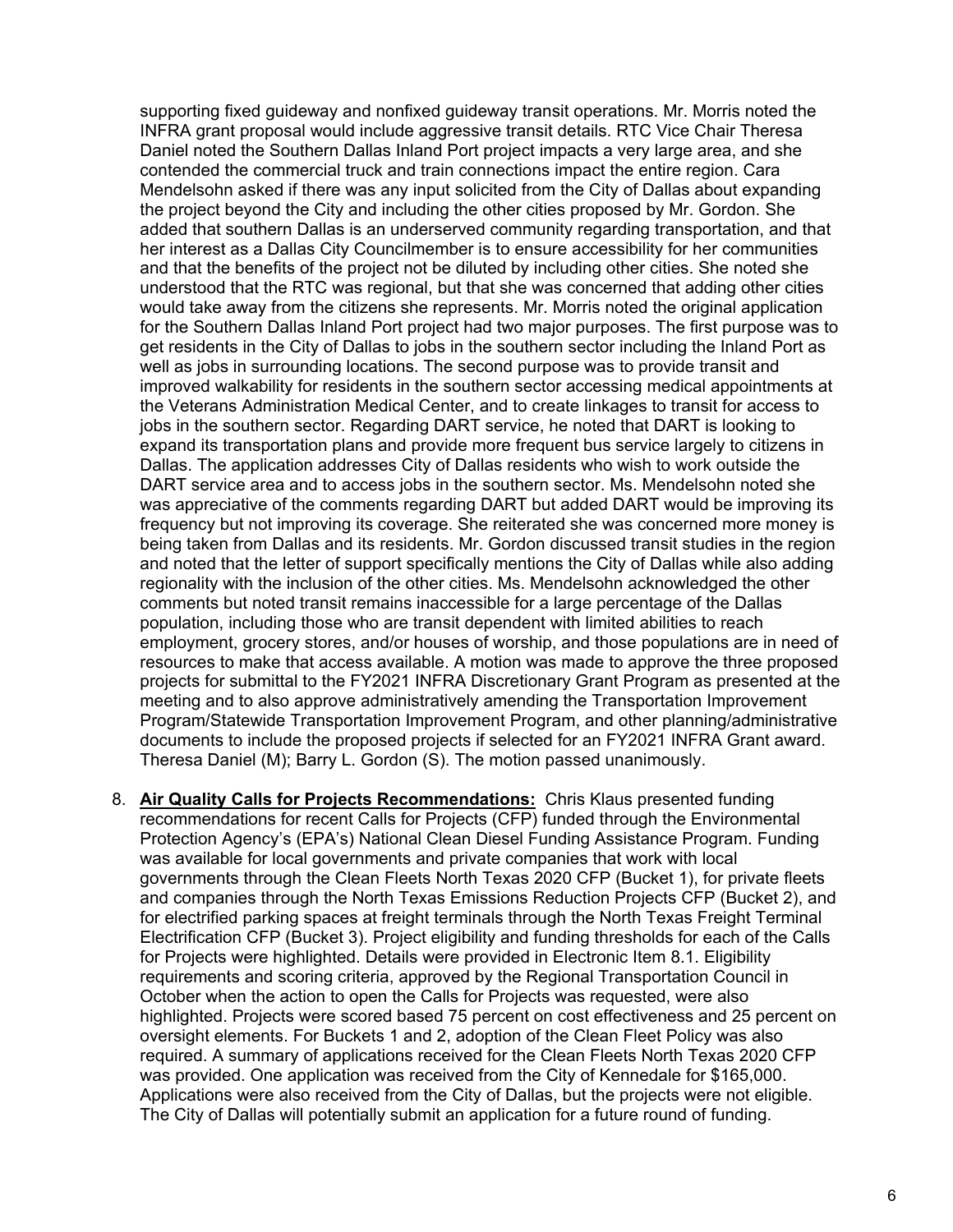Approximately \$494,820 remains available for the next round of the Call for Projects. Details were provided in Electronic Item 8.2. For the North Texas Emissions Reduction Projects CFP, Alliance Aviation Services submitted two eligible Projects for \$108,770 and Paccar Leasing submitted one eligible project for \$161,555. Approximately \$2 million remains available for the next round of the Call for Projects. No applications were received for the North Texas Freight Terminal Electrification CFP which leaves approximately \$960,000 in available funds. Details were provided in Electronic Item 8.3. The schedule for this effort was reviewed, which includes moving forward with agreements if approved by the RTC and Executive Board. To award the remaining funds, the Calls for Projects have a rolling 90-day deadline until all funds are awarded with the next application deadline April 9, 2021. A motion was made to approve \$165,000 to the City of Kennedale through the Clean Fleets North Texas 2020 Call for Projects and to allow any funds released from prior awards to be applied to the balance of available funds for future awards. The motion also included approval of \$108,770 to Alliance Aviation Services and \$161,555 to Paccar Leasing through the North Texas Emissions Reduction Project 2020 Call for Projects. Ignacio Nuñez (M); Theresa Daniel (S). The motion passed unanimously.

9. **Legislative Update:** Rebekah Hernandez provided an update on federal legislative actions related to transportation and air quality issues affecting the Dallas-Fort Worth area. She noted the United States Senate recently passed an amended version of the latest stimulus bill, the American Rescue Plan Act of 2021. The House approved changes on March 10, and the President was expected to sign the bill later in the day. The bill provides \$30.5 billion in emergency funding for public transit agencies, as well as addition funding for the aviation sector. In addition, the House Appropriations Committee announced it would bring back earmarks as Community Project Funding and will accept project requests from members of Congress for Fiscal Year (FY) 2022. Each member will be limited to ten project requests, projects must have community support, and other measures will ensure transparency and accountability. Funding to for-profit entities will be banned. Likewise, the House Transportation Infrastructure Committee will accept earmark requests for highway and transit projects in the next surface transportation reauthorization bill. Ms. Hernandez also provided an update on State legislative actions. Bills continue to be filed and will be heard in Committee. The Senate Finance and House Appropriations Committee recently met on various articles of the budget, including the Texas Commission on Environmental Quality and transportation. Discussion included Texas Emissions Reduction Plan funds, current allocations, and changes since last session. Testimony was also provided regarding Texas Department of Transportation Category 12 allocations, debt, road user fees, general information about the breakdown of transit funds, and other transportation topics. Many of the topics discussed were also discussed in the Senate and House Transportation Committee. Bill topics related to the Regional Transportation Council (RTC) Legislative Program were highlighted. She reminded members that March 12, 2021, was the list day for bills to be filed. Related to transportation funding, bills have been filed that would increase or index the gas tax, create additional fees at the time of registration for electric vehicles, propose changes to usage of the State Highway Fund, and authorize obligation from the Texas Mobility Fund. Bills filed related to tolling and comprehensive development agreements (CDAs) include those that would require the cessation of tolls once a project has been paid, toll collection enforcement, and requirements of non-tolled lanes adjacent to tolled projects. CDA bills include IH 35 in Austin, LBJ East in Dallas, US 380 to IH 635 in Denton County and IH 30 in Tarrant County, as well as other projects throughout the State. Air quality-related bill topics include a bill filed that would allow counties that had participated in LIRAP to use those funds on other air quality improvements, the Texas Emissions Reduction Plan, electric vehicle infrastructure, and vehicle emissions inspections. Bills have also been filed related to safety and include reducing speed limits in urban areas,